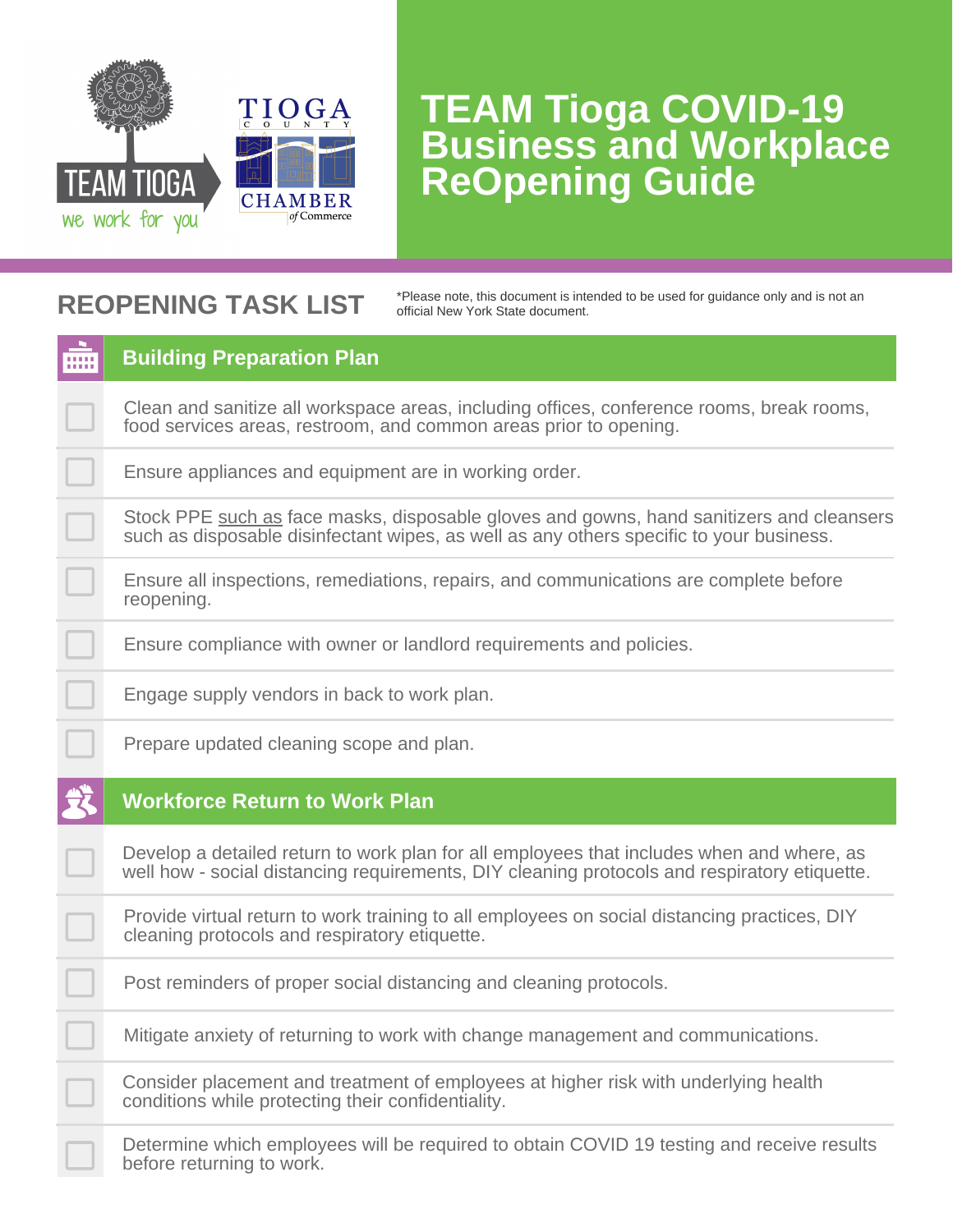

#### **REOPENING TASK LIST** \*Please note, this document is intended to be used for guidance only and is not an official New York State document.

| <b>Controlled Access Plan</b>                                                                                                                          |
|--------------------------------------------------------------------------------------------------------------------------------------------------------|
|                                                                                                                                                        |
| Control access points including for deliveries and post building access rules.                                                                         |
| Reconfigure entrance and gathering areas to comply with social distancing practices.                                                                   |
| Clearly designate and communicate building protocols and foot traffic flow using signage and<br>floor markings.                                        |
| Install acrylic dividers or plexiglass shields as needed to protect frontline workers.                                                                 |
| Limit the number of visitors entering the building at any given time and post the maximum<br>number allowed inside and /or implement curbside pick up. |
| Provide sanitizer, cleansing wipes, and PPE in appropriate locations.                                                                                  |
| Disable touch screens and entries.                                                                                                                     |
|                                                                                                                                                        |
| <b>Social Distancing Plan</b>                                                                                                                          |
| Determine which employees can return to the workplace and which employees can continue<br>working from home.                                           |
| Consider phasing employees return to work. staggering employee shifts, or establish flexible<br>working policies.                                      |
| If possible, redesign offices and other spaces to comply with 6-foot social distancing practice.                                                       |
| Add panels in between close desks.                                                                                                                     |
| Reduce occupancy capacity of spaces.                                                                                                                   |
| Prohibit shared use of small rooms.                                                                                                                    |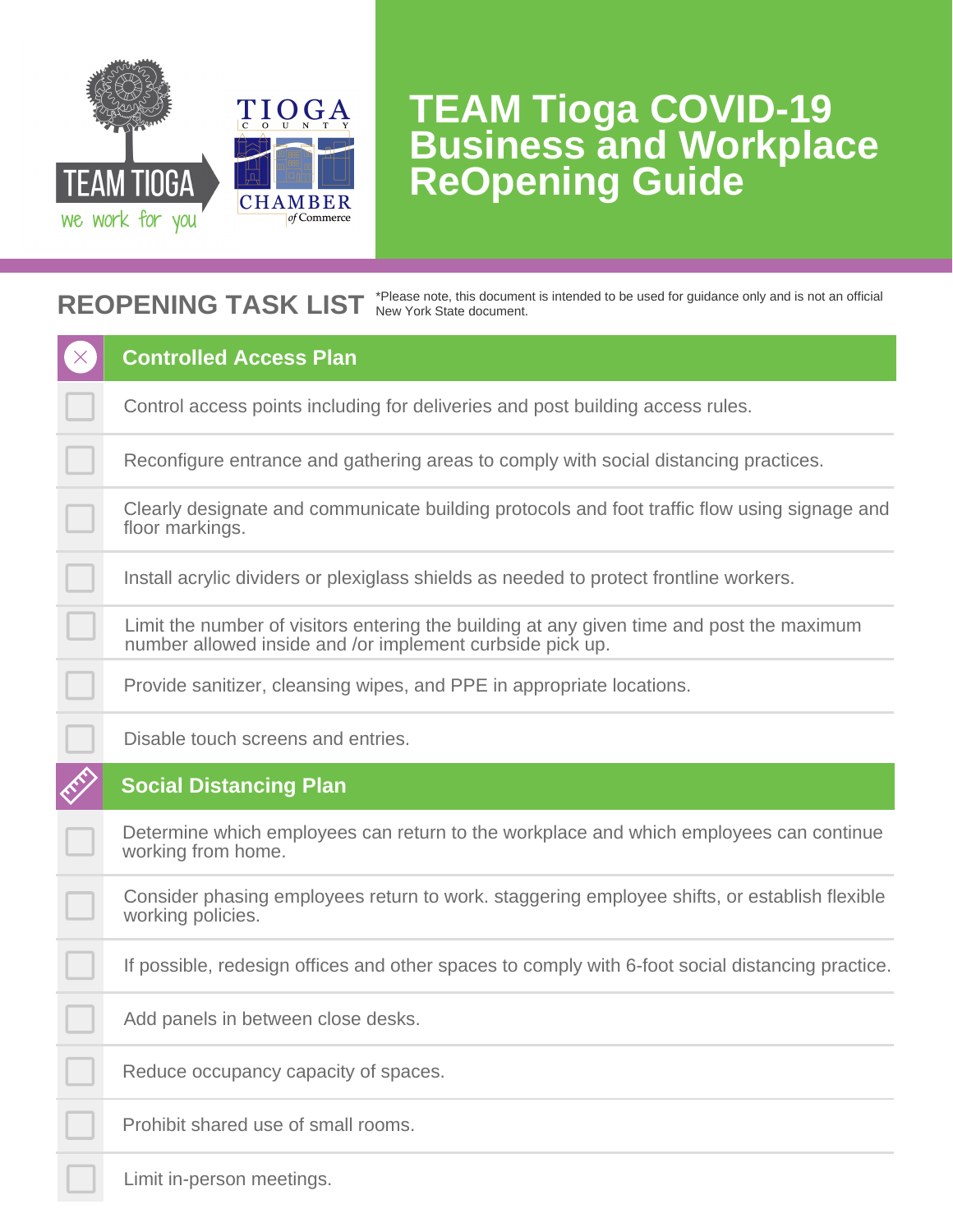

#### **REOPENING TASK LIST**

\*Please note, this document is intended to be used for guidance only and is not an official New York State document.

|                        | <b>Continuous Cleaning Protocol</b>                                                                                                                                                            |
|------------------------|------------------------------------------------------------------------------------------------------------------------------------------------------------------------------------------------|
|                        | Monitor and review enhanced cleaning protocols especially in high foot traffic and high touch<br>areas; require employees to clean their workspace with disinfectant at the end of each shift. |
|                        | Supply disposable disinfecting wipes and hand sanitizer for each desk or workspace and<br>other areas, particularly those that are shared, such as restrooms.                                  |
|                        | Remove or vigorously sanitize frequently touched shared office items such as chairs, white<br>board markers, shared phones and remotes, especially at the end of each work day.                |
|                        | Consider switching out frequently touched fixtures such as door and drawer handles, and<br>light and power switches to low- or no-touch.                                                       |
|                        | Designate a specific room to isolate any person identifying themselves with symptoms.                                                                                                          |
|                        | Establish and enforce stringent cleaning protocols for shared spaces.                                                                                                                          |
|                        | Designate storage areas for personal items.                                                                                                                                                    |
|                        |                                                                                                                                                                                                |
| $\widehat{\mathbf{C}}$ | <b>Communications Plan</b>                                                                                                                                                                     |
|                        | Communicate with employees clearly and transparently.                                                                                                                                          |
|                        | Establish two-way communication.                                                                                                                                                               |
|                        | Ensure leadership alignment on re-entry.                                                                                                                                                       |
|                        | Clearly set employee expectations regarding various new or updated policies such as:                                                                                                           |
|                        | Return to work and work from home policies.                                                                                                                                                    |
|                        | Guest and visitor policies.                                                                                                                                                                    |
|                        | Employee travel policy.                                                                                                                                                                        |